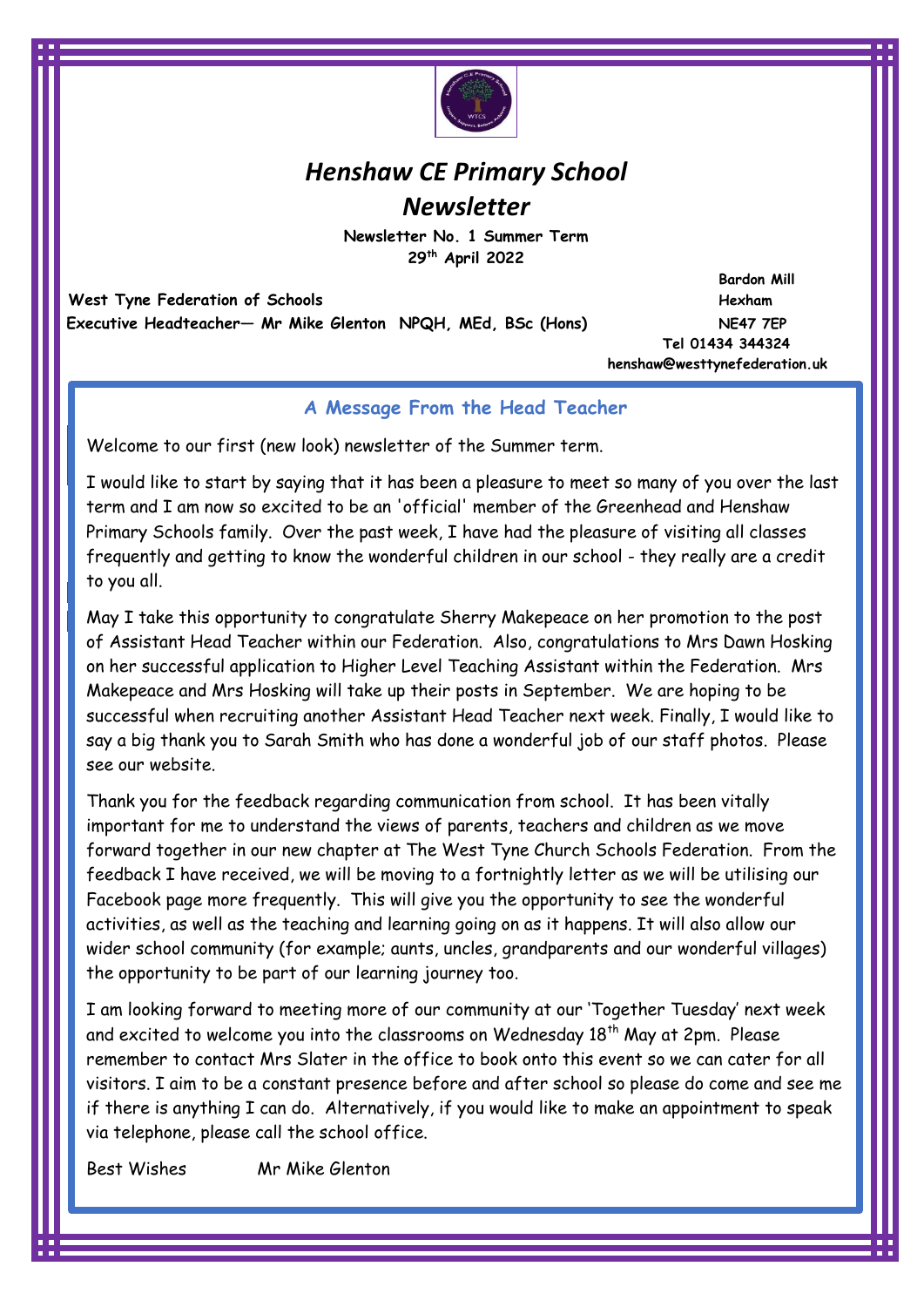#### **Class News**

#### Class 1

We have had a great week back! The children were amazing at their first swimming lesson and showed real independence getting themselves changed and great courage in the pool. We have started our topic all about growing, gardens and mini beasts. The children became mini beast detectives and hunted for mini beasts in our Forest school area. They found a type of beetle – a horse beetle – which they hadn't seen before. They used the computer to search for information about it and found out lots of facts. We've also been planting flowers, potatoes and cress.

## Class 2

Class 2 have enjoyed their first week back after the Easter break. In English we have enjoyed reading and listening to poems and identifying features of poetry. In Maths we have been practising position and direction. We consolidated using positional language in PE and practised our balancing skills. We are looking forward to our Beamish trip next Thursday. Let's hope the weather is kind!!

A big thank you to the parents who have volunteered to join us.

## Class 3

Class 3 have had a very busy, but exciting first week back. We have been introduced to our new theme 'Emperors and Empires and within that, we have started our new guided reading text 'Maximus Gladiator' from Fiction Express. We have learnt about amphitheatres and seen some images of these in Wales, Germany and, of course, Rome. We have also considered whether we would like to be a gladiator by finding out more about them and given reasons why/why not. For English, we have been looking at the features of narrative texts, apostrophes and fronted adverbials. Our class text is Matilda and our significant author is Roald Dahl – we enjoyed trying to move a glass by willing it to move as Matilda did in the text. We haven't succeeded…yet!

#### Finally, our music module from  $\mathcal{L}$  music module from  $\mathcal{L}$  from  $\mathcal{L}$  from  $\mathcal{L}$   $\mathcal{L}$  and  $\mathcal{L}$  $Class 4$

Class 4 has had a very exciting first week back. The children have been busy with POP tasks for our new term. Our topic for this term is 'Groundbreaking Greeks', we have been enjoying our guided reading book 'Who Let the Gods Out?' by Maz Evans, and our class reader is 'Running Wild' by Michael Morpurgo. Most of the children have also completed their Bikeability levels 1 to 3. In Maths, Year 5 has been working on adding decimals crossing 1, and Year 6 has been practicing SATs papers. In English, the class has been working on balanced arguments and what is needed for a good argument! A reminder that Class 4 are going swimming on Tuesday so will need their kit with them. Also Year 6 has its last SATs club on Tuesday.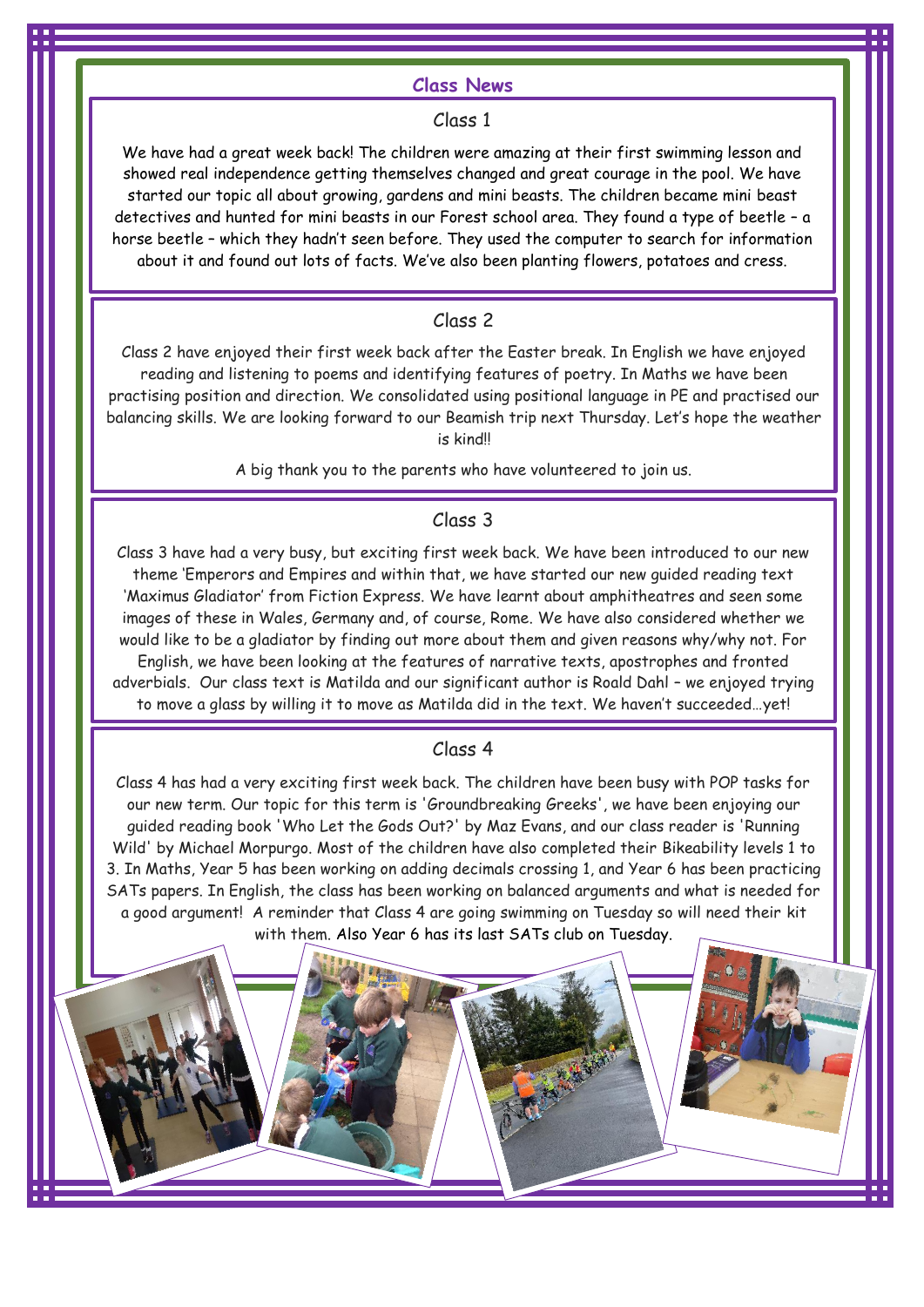# **Our New School Promise**

Over the past week, the Staff, Governors and children at Henshaw and Greenhead Primary Schools have been learning our new school promise. This mantra shapes the vision and values that we hold dear at The West Tyne Church Schools Federation.

# The Values of Our School

Wisdom gives us strength in all we do Endurance keeps us going, trust in teamwork too

A thankfulness to God and community is right Respecting his creation, the gifts we hold tight Everyone's forgiven, kindness big and small

We value humility, justice for all Peace and friendship for all to see Striving for koinonia is where we want to be



Today, staff nominated children who have shown these values in our schools and have been role models for our Christian values in our new, weekly Celebration Assembly.

Well done to the following children for achieving their awards:

**Learning Award – Lewis F**

**Resilience & Teamwork award - Lexy**

**Etiquette award - Hope**

**Environmental award - Ellie**

**Kindness award - Cole**

**Inclusion award - Margo**

**Friendship award – Harry B**

**Role model award – Tabitha**

Please keep an eye out in the post for a few more 'surprises' for those children who have gone that extra mile this week. More to follow!



Class 1 - 100% Class 2 – 98.2% Class 3 – 92.8% Class 4 – 98.9%